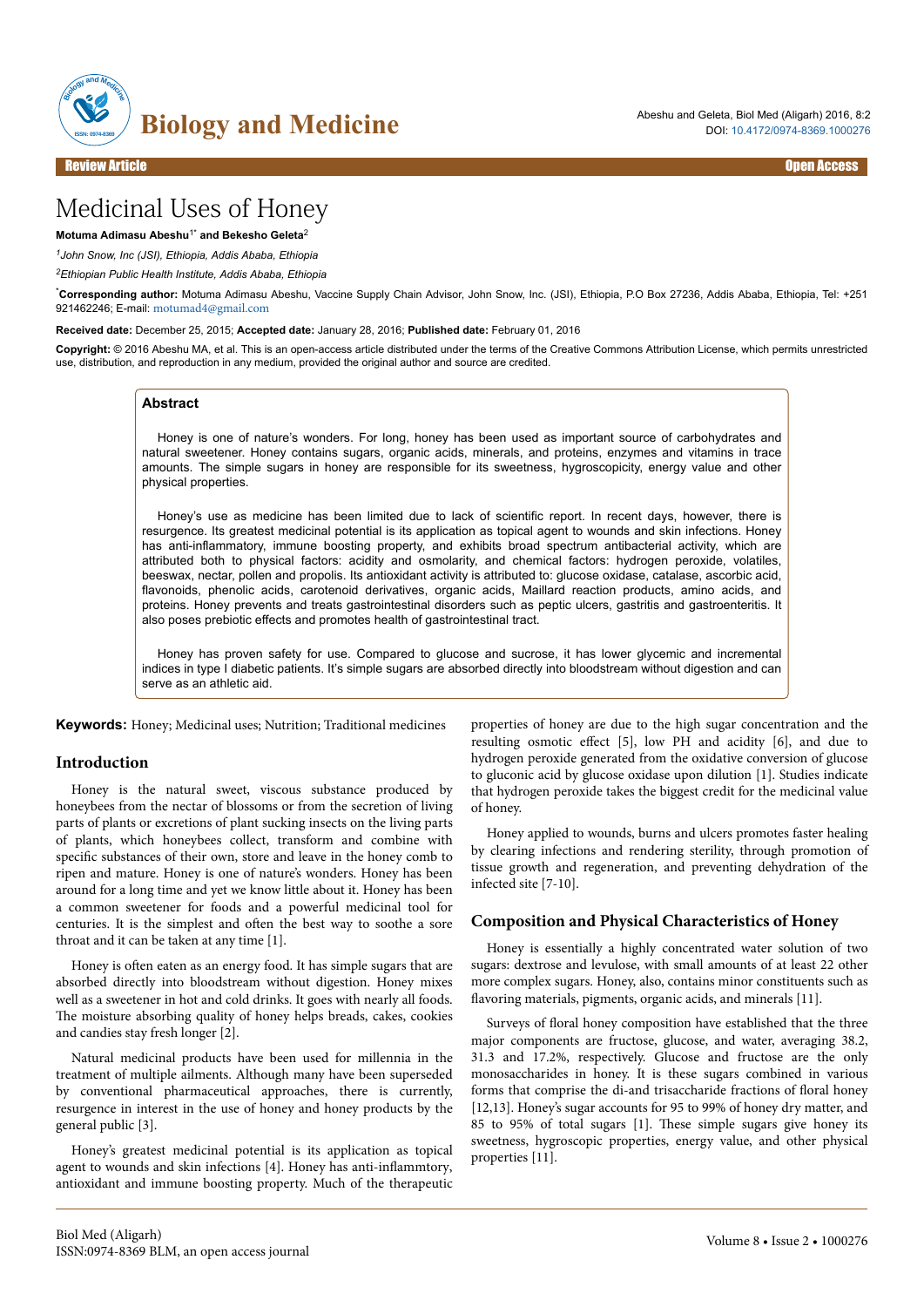Honey contains various organic acids which contribute to its flavor complex. Because of its great sweetness, however, the acidity of honey is largely masked. According to White [11], the most important acid in honey is gluconic acid, which is derived from dextrose. Other acids isolated from honey are acetic acid, butyric acid, citric acid, malic acid, formic acid, succinic acid, lactic acid and pyroglutamic acid, and inorganic acids such as phosphoric and hydrochloric acids.

The mineral composition of honey varies. According to Vanhanen et al. [14], New Zealand honey's mineral content ranges between 0.02 % to 0.4% depending on whether it is light or a dark honey type. Nandaa et al. [15], state a range of 0.12 to 0.28%, and Adebiyi et al. [16] indicate the range of mineral content of Nigerian honey between 0.02% to over 1%, with an average of 0.17%.

Honey consists of nitrogenous compounds such as enzymes and proteins in trace quantities. Нese groups comprise of enzymes and some other proteins. Нe enzymes originate from the salivary secretions of the worker bees, which plays an important role in the formation of honey [1].

The most important enzyme in honey is invertase (also known as saccharase or sucrase), which converts the sucrose of nectar into invert sugars: dextrose and levulose found in honey. Another important enzyme in honey is diastase (amylase). Other enzymes reported in honey are catalase and phosphatase [11]. The amount of protein in honey ranges between 0.1 to 0.6% [11,17]. Generally, the relative quantity of proteins in honey compounds is considered a quality index.

Honey contains vitamins [11] and phenolic compounds [18] in trace quantities. Some of the phenolic compounds in honey responsible for antioxidant effect are flavonols, flavones, flavonones, benzoic and cinnamic acids.

The fact that honey is naturally a concentrated sugar solution gives its characteristic physical properties such as high grade viscosity, stickiness, sweetness, relatively high density, tendency to absorb moisture from the air, and immunity from spoilage [1,11].

# **Nutritional Benefits of Honey**

For a long time in human history, honey was an important source of carbohydrates and the only widely available sweetener [1]. Dr. Fessendensaid that "honey's many benefits are interrelated, much like the cells of a honeycomb, and at the very least, there are no known medical reasons not to enjoy honey as part of a healthy diet and lifestyle for adults and children over the age of twelve months" [19].

## **Energy Source**

As food, honey is mainly composed of the simple sugars fructose and glucose, which form the basis of almost all indications on how, when and why to use it. Нe main consideration is the fact that honey provides immediately available calories, from which it derives its energy value.

Honey is a natural source of readily available carbohydrates providing 64 calories per tablespoon [20]. Main sugars of honey are the monosaccharides, fructose and glucose. During digestion the principal carbohydrates fructose and glucose are quickly transported into the blood and can be utilized for energy requirements of the human body.

Honey contains about 0.1 to 0.6% proteins, mainly enzymes and amino acids [11,17]. However, its contribution to human protein intake is marginal with respect to quantity.

# **Non-energetic Nutrients**

Different unifloral honeys contain different amounts of minerals. However, the amount of vitamins and minerals is so small that its contribution to the recommended daily intake (RDI) is marginal (Table 1).

| <b>Nutrient</b>          | Unit | Average amount in<br>100 g honey | Recommended<br>daily intake |
|--------------------------|------|----------------------------------|-----------------------------|
| <b>Energy equivalent</b> | Kcal | 304                              | 2800                        |
| <b>Vitamins</b>          |      |                                  |                             |
| B1 (Thiamin)             | mg   | $0.004 - 0.006$                  | 1.5                         |
| B2 (Riboflavin)          | mg   | $0.002 - 0.06$                   | 1.7                         |
| Nicotinic acid (niacin)  | mg   | $0.11 - 0.36$                    | 20                          |
| B6 (Pyridoxine)          | mg   | $0.008 - 0.32$                   | $\overline{2}$              |
| Pantothenic acid         | mg   | $0.02 - 0.11$                    | 10                          |
| C (Ascorbic acid)        | μg   | $2.2 - 2.4$                      | 60                          |
| <b>Minerals</b>          |      |                                  |                             |
| Calcium                  | mg   | $4 - 30$                         | 1000                        |
| Chlorine                 | mg   | $2 - 20$                         |                             |
| Copper                   | mg   | $0.01 - 0.1$                     | $\overline{2}$              |
| Iron                     | mg   | $1 - 3.4$                        | 18                          |
| Magnesium                | mg   | $0.7 - 13$                       | 400                         |
| Phosphorous              | mg   | $2 - 60$                         | 1000                        |
| Potassium                | mg   | 10-470                           | ٠                           |
| Sodium                   | mg   | $0.6 - 40$                       | L,                          |
| Zinc                     | mg   | $0.2 - 0.5$                      | 15                          |

Table 1: Nutrients in honey in relation to human requirements [1].

Honey contains a number of other trace elements [20]. From the nutritional point of view the minerals chrome, manganese and selenium are of nutritional importance [21,22]. Нe elements sulphur, boron, cobalt, fluorine, iodine, molybdenum and silicon can be important in human nutrition too.

Honey contains choline and acetylcholine [11]. Choline is an essential for cardiovascular and brain function, and for cellular membrane composition and repair, while acetylcholine acts as a neurotransmitter [23].

# **Medicinal Uses of Honey**

Honey has been used as medicine in many cultures for a long time [1]. However, it has limited use in medicine due to lack of scientific report. In recent days, honey is becoming acceptable as a reputable and effective therapeutic agent. Its beneficial role has been endorsed to its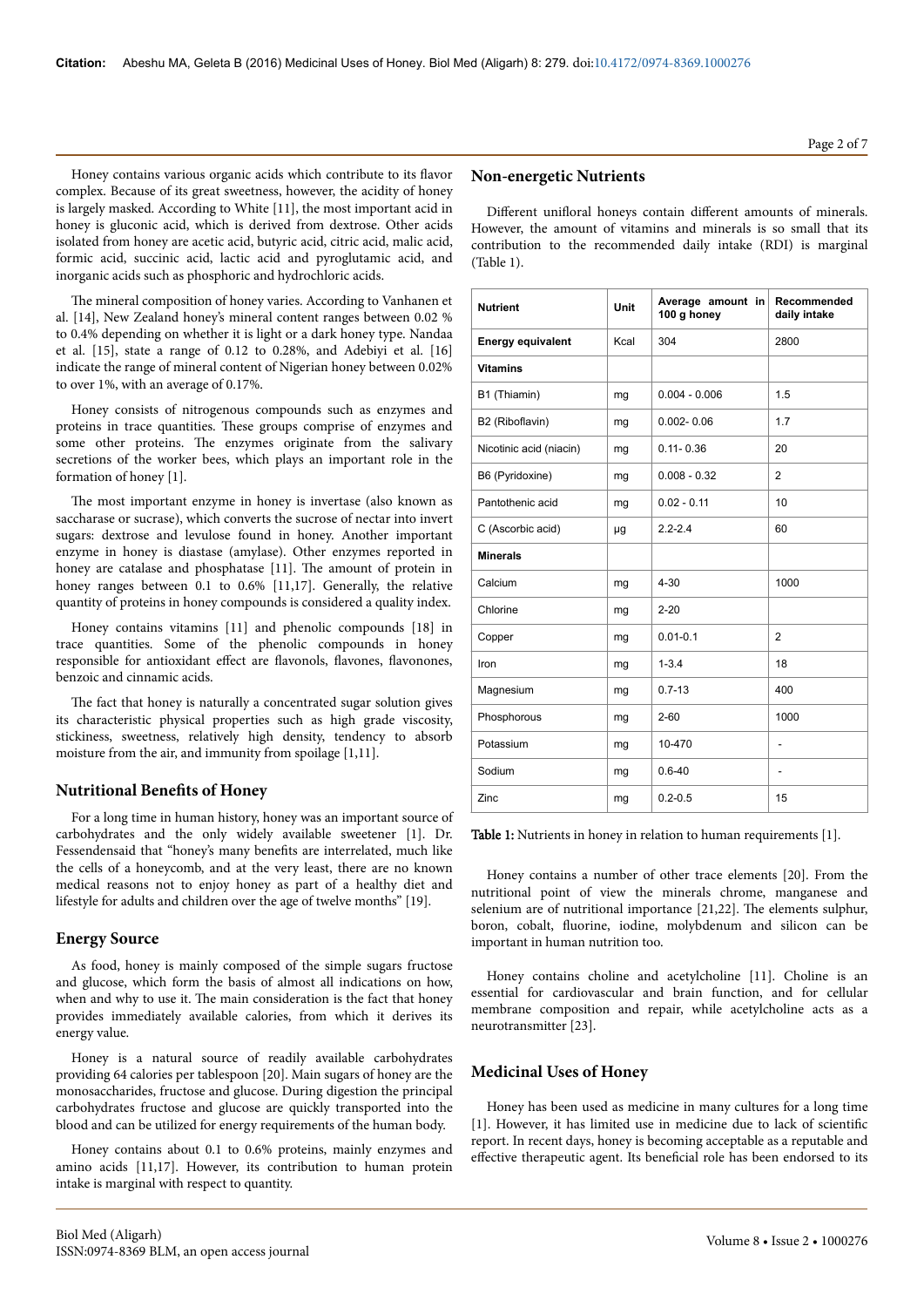antimicrobial, anti-inflammatory and anti-oxidant activities as well as boosting of the immune system.

#### **Antibacterial activity**

Honey has proven antimicrobial activity [24]. Honey inhibits a broad spectrum of bacterial species. Нe alcohol extracts of honey exhibit an inhibitory effect to array of bacterial species including aerobes and anaerobes, Gram positives, and Gram negatives [25]. Honey has powerful antimicrobial effects against pathogenic and nonpathogenic micro-organisms (yeasts and fungi), even against those that developed resistance to many antibiotics. The antimicrobial effects could be bacteriostatic or bactericidal depending on the concentration that is used [3].

According to Mohapatra et al. [25], methanol, ethanol, and ethyl acetate extracts of honey exhibits in vitro antibacterial activity against Gram-positive bacteria (Staphylococcus aureus, Bacillus subtilis, Bacillus cereus, Enterococcus faecalis, and Micrococcus luteus) and Gram-negative bacteria (Escherichia coli, Pseudomonas aeruginosa, and Salmonella typhi).

Honey has bactericidal effect against  $P$ . aeruginosa [26]. At Minimum Inhibitory Concentrations (MIC) of 9.5% (w/v), and Minimum Bactericidal Concentration (MBC) of 12% (w/v), honey exhibits bactericidal effect with a 5 log reduction estimated within 257 min. Honey with carbohydrate solutions  $\geq 15\%$  (v/v) effectively inhibits H. pylori [5]. In vitro tests of isolates of Campylobacter spp. are highly susceptible to honey solution [27].

According to Hassanein et al. [7], bacterial isolates from wounds of hospital patients: Aeromonas schubertii, Haemophilius<br>paraphrohaemlyticus, Micrococcus luteus, Cellulosimicrobium paraphrohaemlyticus, Micrococcus luteus, cellulans, Listonella anguillarum and Acinetobacter baumannii, exhibit sensitivity to solutions of honey at various concentrations ranging between 25% and 40%.

Many bacterial pathogens have developed resistance to antibiotic introduced into clinical practice. Using a medical-grade honey, wound pathogens, including those with high levels of innate or acquired antibiotic resistance, were killed by 4.0–14.8% honey, which is a concentration that can be maintained in the wound environment. Resistance to honey could not be induced under conditions that rapidly induced resistance to antibiotics [28].

According to Cooper et al. [29], Methicillin-resistant Staphylococcus aureus (MRSA) and vancomycin-sensitive enterococci (VSE) isolated from infected wounds and 20 strains of vancomycinresistant enterococci shown sensitivity to honey at various concentrations. Honey exhibits synergistic effect against MRSA [30], where, sub-lethal concentrations of manuka honey (6%w/v) have a marked effect in enhancing the susceptibility of Methicillin-resistant Staphylococcus aureus to Oxacillin, and reverses resistance developed against the drug (Table 2).

Progresses are made in enhancing the antibacterial efficacy of honey by combining with other ingredients. According to Kwakman et al. [31], medical grade honey enriched with antimicrobial peptides such as synthetic Bactericidal Peptide 2 (BP2) has rapid bactericidal activity against Pseudomonas aeruginosa, Staphylococcus epidermidis,

| <i>Enterococcus faecium, Burkholderia cepacia,</i> and methicillin-resistant |  |  |  |
|------------------------------------------------------------------------------|--|--|--|
| <i>S. aureus</i> (MRSA).                                                     |  |  |  |

| <b>Bacterial Species</b>                                                                                                                                        | Disease caused                                                                                                          |  |  |  |  |
|-----------------------------------------------------------------------------------------------------------------------------------------------------------------|-------------------------------------------------------------------------------------------------------------------------|--|--|--|--|
| <b>Bacillus anthracis</b>                                                                                                                                       | Anthrax                                                                                                                 |  |  |  |  |
| Corynebacterium diphtheriae                                                                                                                                     | Diphtheria                                                                                                              |  |  |  |  |
| Escherichia coli                                                                                                                                                | diarrhoea, septicaemia, urinary<br>infections, wound infections                                                         |  |  |  |  |
| Haemophilus influenzae                                                                                                                                          | Ear<br>infections,<br>meningitus,<br>respiratory infections, sinusitis                                                  |  |  |  |  |
| Klebsiella pneumoniae                                                                                                                                           | Pneumonia                                                                                                               |  |  |  |  |
| Mycobacterium tuberculosis                                                                                                                                      | <b>Tuberculosis</b>                                                                                                     |  |  |  |  |
| Proteus spp.                                                                                                                                                    | Septicaemia, urinary infections                                                                                         |  |  |  |  |
| Pseudomonas aeruginosa                                                                                                                                          | urinary<br>infections,<br>wound<br>infections                                                                           |  |  |  |  |
| Salmonella spp.                                                                                                                                                 | Diarrhea                                                                                                                |  |  |  |  |
| Salmonella choleraesuis                                                                                                                                         | Septicaemia                                                                                                             |  |  |  |  |
| Salmonella typhi                                                                                                                                                | Typhoid                                                                                                                 |  |  |  |  |
| Salmonella typhimurium                                                                                                                                          | Wound infections                                                                                                        |  |  |  |  |
| Serrata marcescens                                                                                                                                              | septicaemia, wound infections                                                                                           |  |  |  |  |
| Shigella spp.                                                                                                                                                   | <b>Dysentery</b>                                                                                                        |  |  |  |  |
| Staphylococcus aureus                                                                                                                                           | Abscesses, boils,<br>carbuncles,<br>impetigo, wound infections                                                          |  |  |  |  |
| Streptococcus faecalis                                                                                                                                          | Urinary infections                                                                                                      |  |  |  |  |
| Streptococcus mutans                                                                                                                                            | Dental carries                                                                                                          |  |  |  |  |
| Streptococcus pneumoniae                                                                                                                                        | Ear<br>infections,<br>meningitis,<br>pneumonia, sinusitis                                                               |  |  |  |  |
| Streptococcus pyogenes                                                                                                                                          | infections,<br>Ear<br>impetigo,<br>puerperal fever, rheumatic fever,<br>scarlet fever, sore throat, wound<br>infections |  |  |  |  |
| Vibrio cholerae                                                                                                                                                 | Cholera                                                                                                                 |  |  |  |  |
| Actin<br>pyogenes,<br>Klebsiella<br>pneumoniae,<br>Nocardia asteroides, Staphylococcus aureus,<br>Streptococcus dysgalactiae, Streptococcus<br>agalactiae       | <b>Mastitis</b>                                                                                                         |  |  |  |  |
| Epiderm<br>floccosum.<br>Microsporum<br>canis,<br>Microsporum gypseum, Trichophyton rubrum,<br>Trichophyton<br>Trichophyto<br>tonsurans,<br>mentagrophytes var. | Tinea                                                                                                                   |  |  |  |  |
| Shigella,<br>Vibrio,<br>coli.<br>Salmonella.<br>E.<br>Helicobacter Pylori                                                                                       | Peptic ulcer                                                                                                            |  |  |  |  |

Table 2: List of bacterial species sensitive to honey/honey products and diseases they cause.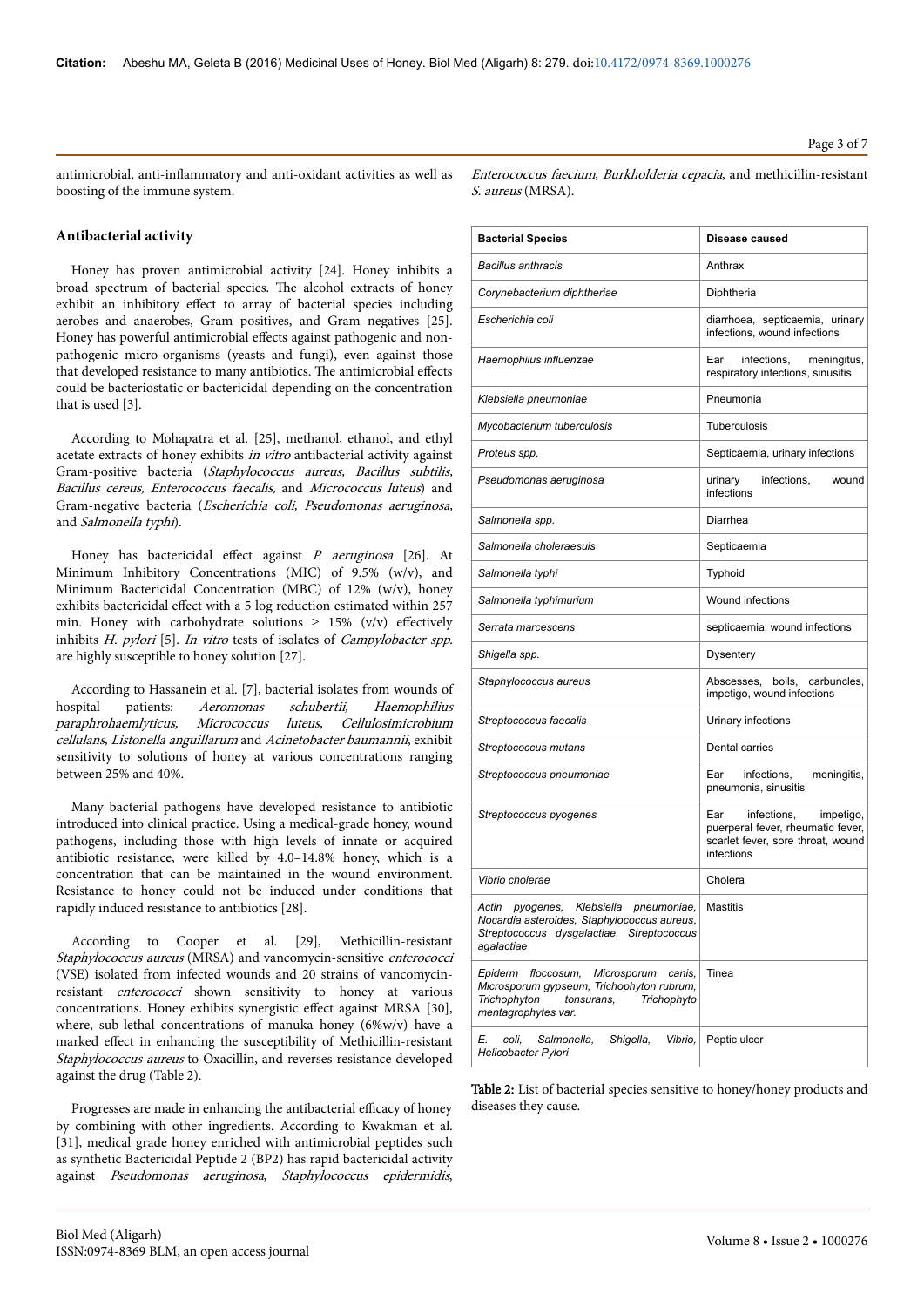#### **Mechanism of antibacterial activity**

Honey has been demonstrated in many studies to have antibacterial effects [32]. This antibacterial activity of honey is attributed both to physical factors: acidity and osmolarity, and chemical factors: hydrogen peroxide, volatiles, beeswax, nectar, pollen and propolis [33]. Honey is a concentrated solution of monosaccharide sugars, leading to hygroscopicity [1,11] of honey with low water activity. When honey concentrate is applied to microorganisms, it poses antimicrobial effect through its osmotic property [5,32].

Hydrogen peroxide in honey is activated by dilution with body fluids. When honey is used, hydrogen peroxide of concentration as low as 1 mmol/l will slowly be released and acts as an antiseptic [34]. Нe pH of Honey is commonly between 3.2 and 4.5. This relatively acidic pH level inhibits the growth of many bacteria [6,32]. Others components responsible for antibacterial activity of honey include phenolics, carbohydrates, Maillard products, proteins, antibiotic-like peptides methylglyoxal, and other non-determined substances [4].

## The antioxidant property of honey

Honey is being used since long time both in medical and domestic needs, but only recently its antioxidant property has come to limelight. With increasing demand for antioxidant supply in the food, honey is becoming popular as a source of antioxidant [35]. Oxidative stress results from lack of balancing chemical reaction between the production of free radicals and the natural protective effect of our body resulting into cellular damage and disruption of genetic structure [36,37].

The molecular mechanisms explaining how normal cells undergo transformation to cancer cells induced by tumor promoters have been the subject of intense investigation. However, studies have revealed the mitogen-activated protein (MAP) kinase signaling pathways are activated differentially by various tumor promoters. Tumor promoters such as UV, 12-O-tetradecanoylphorbol-13-acetate (TPA), Epidermal Growth Factors (EGF), or Arsenic stimulate membrane receptors that activate various Mitogen-Activated Protein (MAP) kinase cascades. MAP kinase cascades regulate transcription factors with a proven role in carcinogenesis. Cellular responses may be survival, development, proliferation, apoptosis, regulation of cell cycle, inflammation, and differentiation [38].

Antioxidants bind to the Transcription Factors and prevent harmful effects as cancer, cardiovascular diseases, inflammatory disorders, neurological degeneration, wound healing, infectious diseases and aging  $[36,37,39]$ . Honey has been found to contain significant antioxidant activity attributed to glucose oxidase, catalase, ascorbic acid, flavonoids, phenolic acids, carotenoid derivatives, organic acids, Maillard reaction products, amino acids, proteins [18,40-42].

The main antioxidants in honey are the phenols, such as quercetin, hesperetin and chyrsin, and the Maillard products called melanoidins [1,18,35]. The phenol quercetin directly binds to and strongly inhibits cellular transcription factors' activities. Нe inhibition of the transcription factors surpasses the phosphorylation and activation process which avoids cellular effect of the free radicals. It, also, induces apoptosis (programmed cell death) of human osteosarcoma cells and reduces protein expression levels in human fibrosarcoma cells [39].

# **Wound healing property of honey**

Wound is an injury to the body (from violence, accident, or surgery) that typically involves laceration or breaking of a membrane (as the skin) and usually damage to underlying tissues. It causes destruction of tissue, disruption of blood vessels, and extravasations of blood constituents and hypoxia [43].

The development of wound infection has deleterious effects on patients by causing increased pain, discomfort and inconvenience and can lead to life-threatening illness or even death. Also, it interrupts the healing process, contributing to extended hospital stays, as well as increased treatment costs in terms of antibiotics, dressings and staff time [29]. Wound healing can be affected by endogenous (pathophysiology) and exogenous (micro-organisms) factors. Нe risk of wound infection increases as local conditions favor bacterial invasion and growth [43].

Honey is one of naturally existing remedies that has been applied in the treatment of wounds. It promotes faster wound healing through its regenerative tissue growth and epitheliazation effects, with little or no formation of scars [44-47]. Ali-Wali et al. [44] state that honey's physical effect, such as acidity and osmotic effect, and its chemical effect, such as antimicrobial activity of hydrogen peroxide at the wound site, added to the nutritional, antioxidant and immunoactivating property, when taken orally, are the prime sources of wound healing property. Furthermore, prostaglandins and nitric oxides play a major role in the healing process.

Honey has proven safety for use. External application of honey dressings as well as application to mucous layers of the body cavities didn't show signs of allergic reaction and side effects. With the use of honey, no allergic reaction is elicited and no significant side effects were reported, and there is rapid elimination of wound odor, improvement of granulation and epithelialization, reduction of amount of exudates, and sterilization of wounds from microbes [29,44,46-48].

Wound healing process can also be obstructed by exogenous (microbiological) factors. According to Efem et al. [48], unprocessed honey inhibited most of the fungi (Aspergillus fumigates, Aspergillus flavus, Penicillium citrinum, Trichopyton rubrum, Trichophyton tonsurans, Candida albicans) and bacteria (Streptococcus pyogenes, Enterococcus faecalis, Staphylococcus aureus, Escherichia coli, Kliebsella pneumonia, Proteus mirabilis, Proteus spp, Bacteroides fragilis, Clostridium welchii, Clostridium tetani) except Pseudomonas aeruginosa and Clostridium oedematiens) causing wound infection and surgical infection.

According to clinical trial conducted by Lund-Nielsen et al. [46] on seventy-five patients with advanced stage cancer and malignant wounds, the application of honey-coated bandages reduced wound size for 62% of patients and improvement in wound cleanliness for 58% of patients.

Split-Thickness Skin grafting is a widely used technique for coverage of skin defects. During the healing of skin graft donor sites, infection, delay in healing, fluid and electrolyte imbalances, scar formation, and pain are the problems that can be observed. Нe use of honeyimpregnated gauzes is effective, safe, and practical, where they provide faster epithelization time and a low sense of pain [47].

Owing to the curing effect of honey on various kinds of wounds, medicated honey dressings are gaining widespread acceptance and clinical applications. Derma Sciences Medihoney® Dressing with Active Manuka honey received FDA approval for providing a moist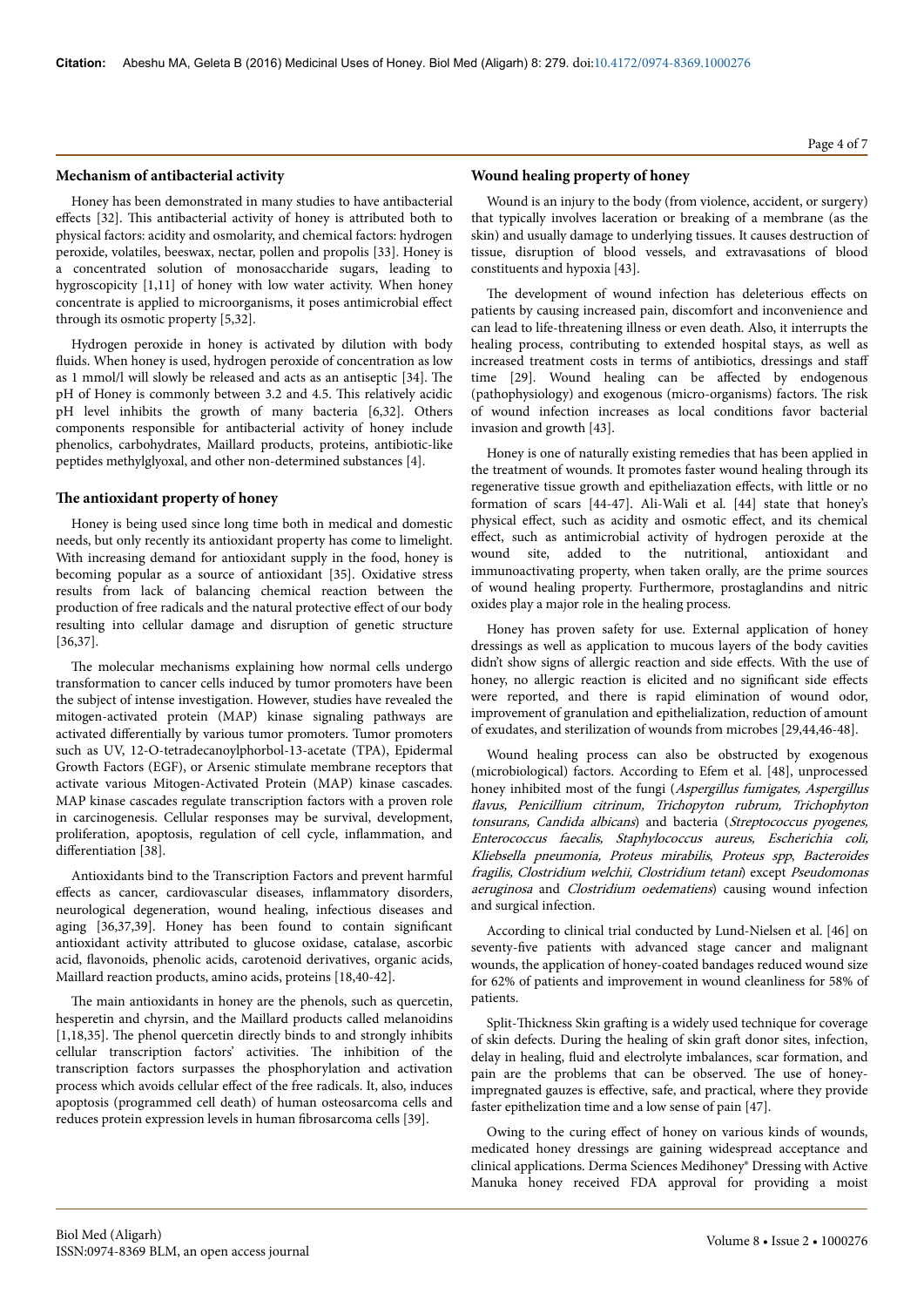environment conducive to wound healing. Нese are tulle dressings comprised of 95% Active Manuka Honey and 5% calcium alginate, and are offered in several sizes including 0.5, 1, and 1.5 ounces. According to the FDA, Medihoney® dressings are indicated for the management of light to moderately exuding wounds as: diabetic foot ulcers, venous or arterial leg ulcers, partial or full thickness pressure ulcers/sores, first and second partial thickness burns, and traumatic and surgical wounds [49].

A study conducted in United Kingdom shows that healing times of wounds after treatment with Medihoney® are reduced compared with conventional treatment and, although not reaching statistical significance, the results are of clinical significance. Honey is suitable for wounds at all stages of healing [8]. According to Simon et al. [9], malignant wounds of various etiologies are effectively managed with antibacterial honey.

Honey resists resistance, Blair et al. [28] pointed out that it is unlikely resistance to honey will develop, even with increased use. Нe gene expression signature of E. coli cells exposed to active Leptospermum honey® indicates that it has a mode of action that is distinct from conventional antibiotics. This, added to ideal properties of wound dressing, including maintenance of a moist wound environment (which is essential for timely healing), nontoxicity, antiinflammatory actions, debriding activity, reduction in scarring and the stimulation of re-epithelialization, vitalizes the use of honey in wound care. Topical application of honey for the treatment of burns is the most practiced clinical application [1,44,45].

Subrahmanyam [10] studied a total of 104 cases of superficial burn injury to assess the efficiency of honey as a dressing in comparison with silver sulfadiazine gauze dressing. In the 52 patients treated with honey, 91 per cent of wounds were rendered sterile within 7 days, and 87% healed within 15 days. Нe study has shown that the healing properties of honey helped burn wounds to heal earlier and with fewer complications than conventional treatment.

The accelerative effect of honey in the wound, ulcer and skin burn healing process is related to its physical properties of hygroscopicity, hypertonicity, lower pH, and complex chemical composition. However, the stimulatory effects obtained when honey was administered orally or parenterally suggest that a tissue growth factor may be involved, rather than stimulation of growth being a consequence of wound acidification or improved nutrition of the tissue [44].

# **Other Uses of Honey**

#### **Gastroenterology**

Honey is reported to have effects of preventing and treating gastrointestinal disorders such as peptic ulcers, gastritis, and gastroenteritis. Honey is a potent inhibitor of the causing agent of peptic ulcers and gastritis, Helicobacter pylori [5]. Honey is natural and will not raise blood-sugar levels; a mix of honey and water is a good cure for colic [50].

Honey has prebiotic effects: increasing the population of bacterial microflora important for the health of gastrointestinal tract. According to Ustunol [51], the consumption of honey increases the population of normal flora called bifidobacteria, where its constitutents were found to pose prebiotic effect that resembles the effect of fructooligosaccharides (FOS).

## **Honey and diabetics**

Honey contains a good proportion sugars with: dextrose (31%), levulose (38%), and about 1.3% sucrose. Cane sugar yields, in effect after hydrolysis in the intestine), 52.5 percent of each sugar. On a weight basis, honey is approximately as sweet as granulated sugar; hence more sweetening power might be considered available to the diabetic at a lower dextrose "price" from honey than from granulated sugar [42].

Studies have shown that honey consistently produces a lower glycemic effect when compared to glucose and sucrose in normal volunteers and type I diabetics, and that honey or sucrose at breakfast do not have additional acute hyperglycemic effects over an isoglucidic amount of bread in type II diabetics [52]. Compared to glucose and sucrose, honey has lower glycemic and incremental indices in type I diabetic patients [53].

#### **Sports nutrition**

Carbohydrate consumption prior to, during and after exercise enhances performance and speeds recovery. Honey is a natural source of readily available carbohydrates and is as effective as glucose for carbohydrate replacement during endurance exercise [20]. It helps maintain muscle glycogen, also known as stored carbohydrates, which are the most important fuel source for athletes to help them keep going.

Honey serves as an athletic aid. Pre-exercise, as with many carbohydrates, pure honey may be an effective form to ingest just prior to exercise. When honey is eaten before a workout or athletic activity, it is released into the system at a steady rate throughout the event. During exercise, consuming carbohydrates, such as honey, during a workout helps muscles stay nourished longer and delays fatigue, when compared to not using any aid or supplement. Post-exercise, ingesting a combination of carbohydrates and protein immediately following exercise (within 30 minutes) is ideal to refuel and decrease delayedonset muscle soreness. Нerefore, honey is a great source of carbohydrate to combine with post-workout protein supplements. In addition to promoting muscle recuperation and glycogen restoration, carb-protein combinations sustain favorable blood sugar concentrations after training National Honey Board [20].

## **Conclusion**

Honey is a natural sweet, viscous substance produced by honeybees. It is eaten as food, used as common sweetener and has been used for centuries for medicinal purposes. Honey has simple sugars that are absorbed directly into bloodstream without digestion. Нe moisture absorbing quality of honey helps breads, cakes, cookies and candies stay fresh longer. Honey has anti-inflammatory, antioxidant and immune boosting property attributed to the high sugar concentration and the resulting osmotic effect, low  $P<sup>H</sup>$  and acidity, and hydrogen peroxide. Despite impressive records of honey as medicinal agent, various studies indicated high variability among honeys of different floral origin in their composition as well as their medicinal uses. Therefore, if honey has to be used as medicinal agent, standardization and quality control is highly recommended.

#### **References**

1. Krell R (1996) Value added products from beekeeping. Rome: FAO.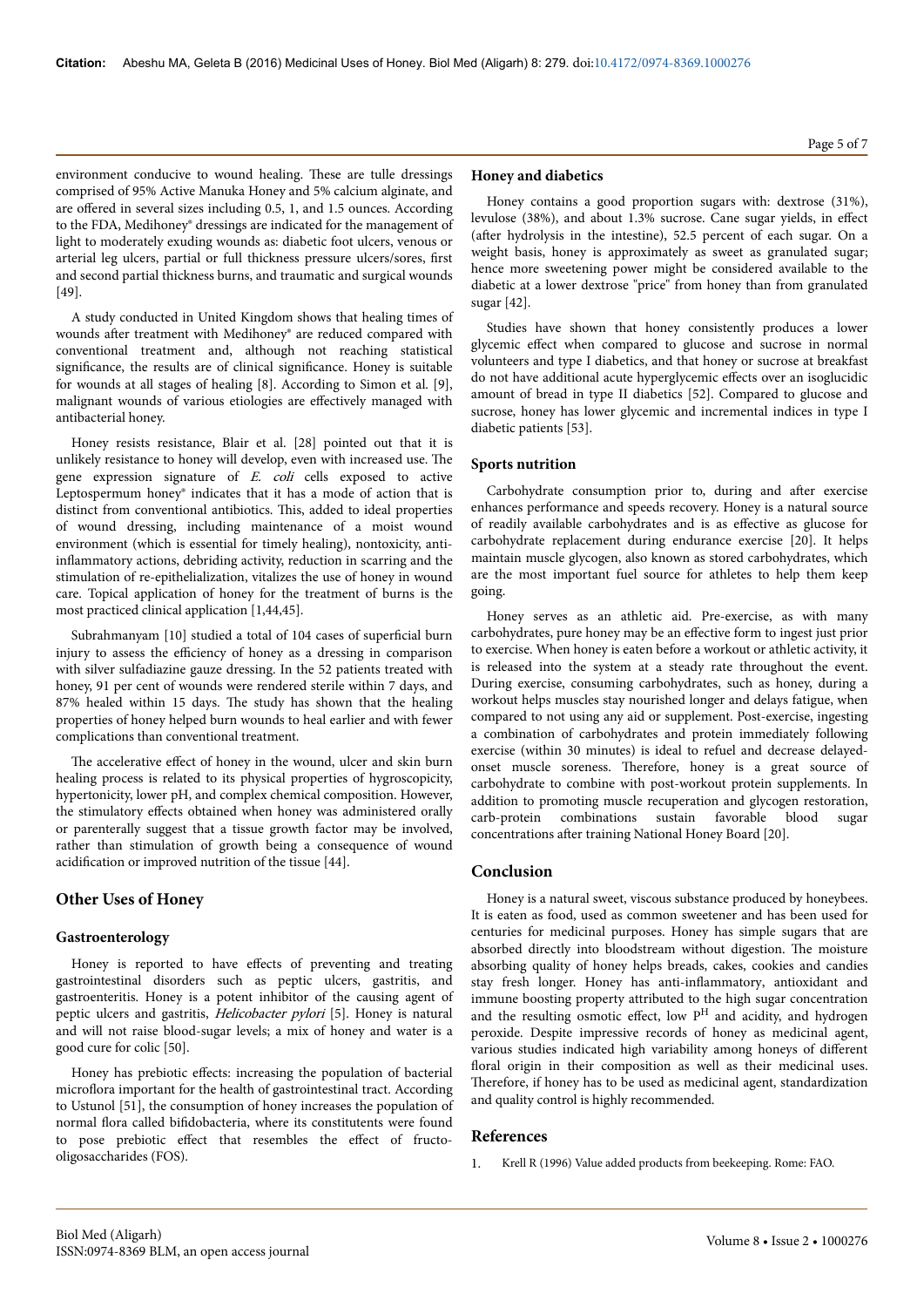- 2. Mid-Atlantic Apiculture Research & Extension Consortium (MAAREC) (2004) HONEY. New Jersey.
- 3. Manyi-Loh CE, Clarke AM, Ndip RN (2011) An overview of honey: Therapeutic properties and contribution in nutrition and human health. African Journal of Microbiology Research 5: 844-852.
- 4. Carter DA, Blair SE, Irish J (2010) An Investigation into the Therapeutic Properties of Honey: Rural Industries Research and Development Corporation, Sydney.
- 5. [Osato MS, Reddy SG, Graham DY \(1999\) Osmotic](http://www.ncbi.nlm.nih.gov/pubmed/10080135) effect of honey on [growth and viability of Helicobacter pylori. Dig Dis Sci 44: 462-464.](http://www.ncbi.nlm.nih.gov/pubmed/10080135)
- 6. [Gethin GT, Cowman S, Conroy RM \(2008\)](http://www.ncbi.nlm.nih.gov/pubmed/18494624) Нe impact of Manuka honey [dressings on the surface pH of chronic wounds. Int Wound J 5: 185-194.](http://www.ncbi.nlm.nih.gov/pubmed/18494624)
- 7. Hassanein SM, Gebreel HM, Hassan AA (2010) Honey Compared with Some Antibiotics against Bacteria Isolated From Burn-wound Infections of Patients in Ain Shams University Hospital. Journal of American Science 6: 301-320.
- 8. Robson V, Dodd S, Нomas [S \(2009\) Standardized antibacterial honey](http://www.ncbi.nlm.nih.gov/pubmed/19222654) [\(Medihoney\) with standard therapy in wound care: randomized clinical](http://www.ncbi.nlm.nih.gov/pubmed/19222654) [trial. J Adv Nurs 65: 565-575.](http://www.ncbi.nlm.nih.gov/pubmed/19222654)
- 9. Simon A, 6ofka [K, Wiszniewsky G, Blaser G, Bode U, et al. \(2006\) Wound](http://www.ncbi.nlm.nih.gov/pubmed/16075253) [care with antibacterial honey \(Medihoney\) in pediatric hematology](http://www.ncbi.nlm.nih.gov/pubmed/16075253)[oncology. Support Care Cancer 14: 91-97.](http://www.ncbi.nlm.nih.gov/pubmed/16075253)
- 10. [Subrahmanyam M \(1991\) Topical application of honey in treatment of](http://www.ncbi.nlm.nih.gov/pubmed/2032114) [burns. Br J Surg 78: 497-498.](http://www.ncbi.nlm.nih.gov/pubmed/2032114)
- 11. White JW (1979) Composition of honey. In Honey: A Comprehensive Survey. London Heinemann: Heinemann.
- 12. Doner LW (1977) Нe [sugars of honey--a review. J Sci Food Agric 28:](http://www.ncbi.nlm.nih.gov/pubmed/875373) [443-456.](http://www.ncbi.nlm.nih.gov/pubmed/875373)
- 13. Isengard HD, Schultheib D (2003) Water determination in honey-Karl Fischer titration, an alternative to refractive index measurements? Food Chemistry 82: 151-154.
- 14. [Vanhanen LP, Emmertz A, Savage GP \(2011\) Mineral analysis of](http://www.ncbi.nlm.nih.gov/pubmed/25214355) monofloral [New Zealand honey. Food Chem 128: 236-240.](http://www.ncbi.nlm.nih.gov/pubmed/25214355)
- 15. Nanda V, Sarkar BC, Sharma HK, Bawa AS (2003) Physico-chemical properties and estimation of mineral content in honey produced from different plants in Northern India. Journal of Food Composition and Analysis 16: 613-619.
- 16. Adebiyi FM, Akpan I, Obiajunwa EI, Olaniyi HB (2004) Chemical/ Physical Characterization of Nigerian Honey. Pakistan Journal of Nutrition 3: 278-281.
- 17. Nazarian H, Taghavizad R, Majd A (2010) Origin of Honey Protein and Method for its Quality Control. Pakistan Journal Botany 42: 3221-3228.
- 18. [Hadjmohammadi MR, Nazari SS \(2010\) Separation optimization of](http://www.ncbi.nlm.nih.gov/pubmed/20836080) [quercetin, hesperetin and chrysin in honey by micellar liquid](http://www.ncbi.nlm.nih.gov/pubmed/20836080) [chromatography and experimental design. J Sep Sci 33: 3144-3151.](http://www.ncbi.nlm.nih.gov/pubmed/20836080)
- 19. Committee for the Promotion of Honey and Health (CPHP) (2008) Honey and Human Health. Symposium on Honey and Human Health 1: 4.
- 20. The National Honey Board (n.d) Honey: A Reference Guide to Nature's Sweetener.
- 21. Caballero B, Allen L, Prentice A (2005) Encyclopedia of Human Nutrition. (2ndedn), Elsevier Ltd, Langford.
- 22. World Health Organization (WHO) and Food and Agriculture Organization (FAO) (1998) Vitamin and Mineral requirements in human nutritions. (2ndedn), Sun Fung, Bangkok.
- 23. Vander A, James S, Luciano D (2001) Human Physiology: Нe Mechanisms of Body Functions. (8thedn), McGraw-Hill, United States.
- 24. Dureja H, Kaushik H, Kumar V (2003) Development in Nutraceuticals. Indian Journal of Pharmacology 35: 363-372.
- 25. Mohapatra DP, Thakur [V, Brar SK \(2011\) Antibacterial](http://www.ncbi.nlm.nih.gov/pubmed/21350671) efficacy of raw [and processed honey. Biotechnol Res Int 2011: 917505.](http://www.ncbi.nlm.nih.gov/pubmed/21350671)
- 26. [Henriques AF, Jenkins RE, Burton NF, Cooper RA \(2011\)](http://www.ncbi.nlm.nih.gov/pubmed/20936493) The effect of [manuka honey on the structure of Pseudomonas aeruginosa. Eur J Clin](http://www.ncbi.nlm.nih.gov/pubmed/20936493) [Microbiol Infect Dis 30: 167-171.](http://www.ncbi.nlm.nih.gov/pubmed/20936493)
- 27. Lin SM, Molan PC, Cursons RT (2009) Нe in vitro susceptibility of Campylobacter spp.to the antibacterial effect of manuka honey. European Journal of Clinical Microbiology and Infectious Diseases 28: 339-344.
- 28. Blair SE, Cokcetin NN, Harry EJ, Carter DA (2009) Нe unusual antibacterial activity of medical-grade Leptospermum honey: antibacterial spectrum, resistance and transcriptome analysis. European Journal of Microbiology and Infectious Diseases 28: 1199-1208.
- 29. [Cooper RA, Molan PC, Harding KG \(2002\)](http://www.ncbi.nlm.nih.gov/pubmed/12392533) Нe sensitivity to honey of [Gram-positive cocci of clinical](http://www.ncbi.nlm.nih.gov/pubmed/12392533) significance isolated from wounds. J Appl [Microbiol 93: 857-863.](http://www.ncbi.nlm.nih.gov/pubmed/12392533)
- 30. Jenkins RE, Cooper R (2012) Synergy between oxacillin and manuka honey sensitizes methicillin-resistant Staphylococcus aureus to oxacillin. Journal of Antimicrobial Chemotherapy 67: 1405-1407.
- 31. Kwakman PH, Boer LD, Ruyter-Spira CP, Creemers-Molenaar T, Helsper JP, et al. (2011) Medical-grade honey enriched with antimicrobial peptides has enhanced activity against antibiotic-resistant pathogens. European Journal of Microbiology and Infectious Diseases 30: 251-257.
- 32. Kumar KP, Bhowmik, Chiranjib, Biswajit, Chandira MR (2010) Medicinal uses and health benefits of Honey: An Overview. Journal of Chemical and Pharmaceutical Research 2: 385-395.
- 33. Weston RJ (2000) Нe contribution of catalase and other natural products to the antibacterial activity of honey: a review. Food Chemistry 71: 235-239.
- 34. White JW, Subers MH (1964) Studies on Honey Inhibine. 4. Destruction of the Peroxide Accumulation System by Light. 29: 819-828.
- 35. Khalil M, Sulaiman S, Boukraa L (2010) Antioxidant Properties of Honey and Its Role in Preventing Health Disorder. Нe Open Nutraceuticals Journal 3: 6-16.
- 36. Grune T (2005) Free Radicals and Diseases: Gene Expression, Cellular Metabolism and Pathophysiology. NATO Science Series: Life and Behavioural Sciences.
- 37. Poli G, Cadenas E, Packer L (2000) Free Radicals in Brain Pathophysiology: Oxidative Stress and Disease. CRC Press.
- 38. Mohammed SE, Babiker EE (2009) Protein Structure, Physicochemical Properties and Mineral Composition of Apis Mellifera Honey Samples of Different Floral Origin. Australian Journal of Basic and Applied Sciences 3: 2477-2483.
- 39. Bendich A (2010) Nutrition and health: Bioactive Compounds and Cancer. Humanna Press, Totowa.
- 40. Krpan M, Markovic K, Šaric G, Skoko B, Hruškar M, et al. (2009) Antioxidant Activities and Total Phenolics of Acacia Honey. Czech Journal of Food Sciences 27: S245-S247.
- 41. Atrooz OM, Al-Sabayleh MA, Al-Abbadi SY (2008) Studies on Physical and Chemical Analysis of various honey samples and their antioxidant activities. Journal of Biological Sciences 8: 1338-1342.
- 42. White JW (1975) The hive and the honeybee. Dadant & Sons Inc., Illinois.
- 43. Porth CM (2006) Essentials of Pathophysiology: Concepts of Altered Health States. Lippincott Williams & Wilkins.
- 44. [Al-Waili N, Salom K, Al-Ghamdi AA \(2011\) Honey for wound healing,](http://www.ncbi.nlm.nih.gov/pubmed/21479349) [ulcers, and burns; data supporting its use in clinical practice.](http://www.ncbi.nlm.nih.gov/pubmed/21479349) ScientificWorldJournal 11: 766-787.
- 45. Bogdanov S (2009) Bee Product Science: External Applications of Honey.
- 46. Lund-Nielsen B, Adamsen L, Kolmos HJ, Rørth M, Tolver A, et al. (2011) The effect of honey-coated bandages compared with silver-coated bandages on treatment of malignant wounds-a randomized study. Wound Repair and Regeneration 19: 664-674.
- 47. [Misirlioglu A, Eroglu S, Karacaoglan N, Akan M, Akoz T, et al. \(2003\)](http://www.ncbi.nlm.nih.gov/pubmed/12562348) [Use of honey as an adjunct in the healing of split-thickness skin](http://www.ncbi.nlm.nih.gov/pubmed/12562348) graft [donor site. Dermatol Surg 29: 168-172.](http://www.ncbi.nlm.nih.gov/pubmed/12562348)
- 48. [Efem SE, Udoh KT, Iwara CI \(1992\)](http://www.ncbi.nlm.nih.gov/pubmed/1521889) Нe antimicrobial spectrum of honey and its clinical significance. [Infection 20: 227-229.](http://www.ncbi.nlm.nih.gov/pubmed/1521889)
- 49. Group Health Cooperative (2010) Clinical Review Criteria: Medihoney Dressing for Wound Management (Medihoney Primary Dressing with Active Manuka Honey, Derma Sciences Medihoney Dressing with Active Manuka Honey).